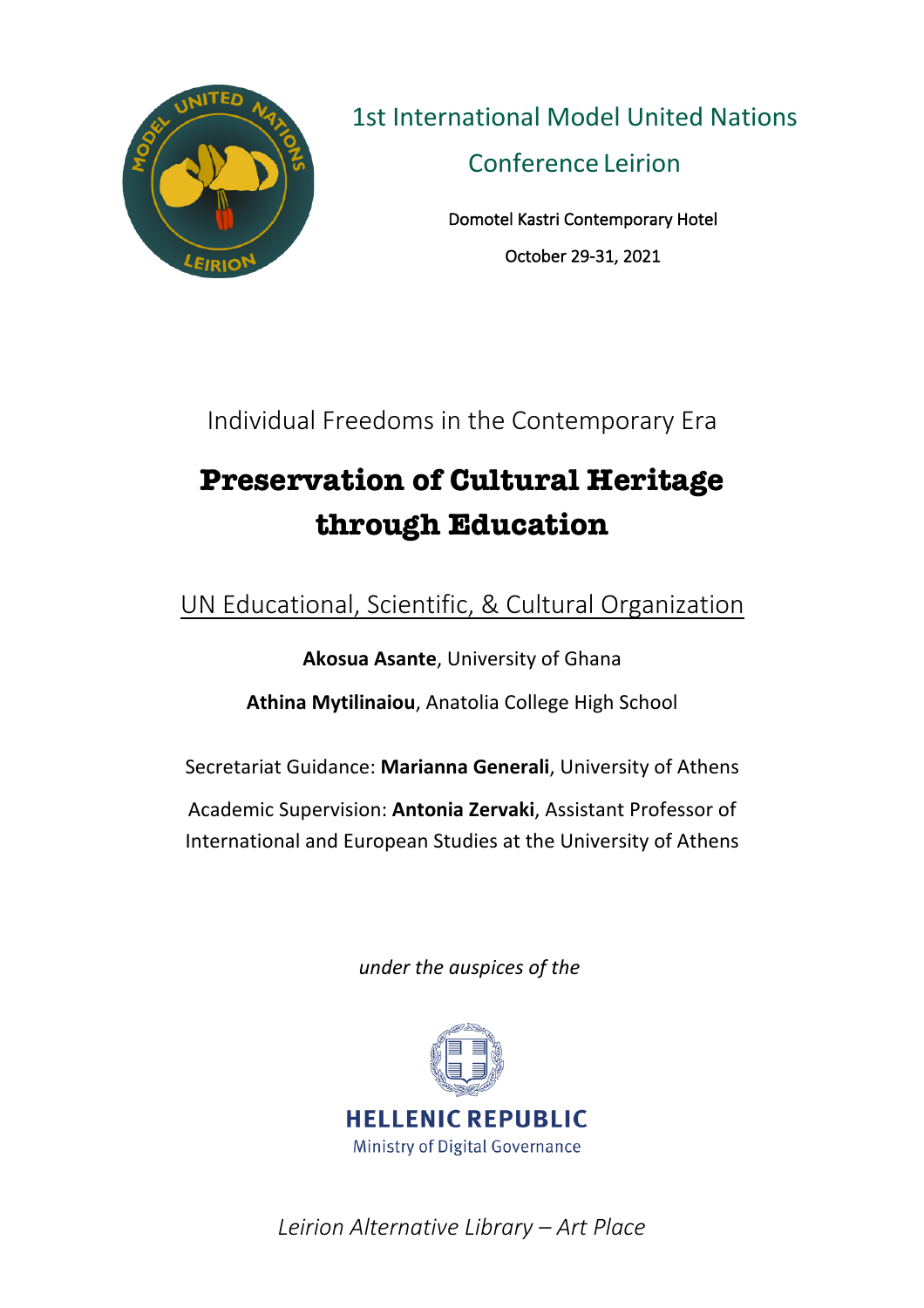

# **Contents**

| Introduction                                                  | $\overline{2}$ |
|---------------------------------------------------------------|----------------|
| <b>UNESCO</b>                                                 | $\overline{2}$ |
| Introduction to preservation of cultural heritage             | $\overline{2}$ |
| Interest in Knowledge                                         | 4              |
| <b>Historical Background</b>                                  | 4              |
| <b>Current Situation</b>                                      | 5              |
| Definition of Key Terms                                       | 5              |
| Problem Identification                                        | 6              |
| Conflict and war                                              | 6              |
| Looting, Theft and Illicit Trafficking of Cultural Properties | 7              |
| Disappearance                                                 | 8              |
| Climate and environmental changes                             | 8              |
| Countries & Organisations Involved                            | 9              |
| Council of Europe                                             | 9              |
| <b>United States of America</b>                               | 9              |
| Iraq                                                          | 10             |
| Syria                                                         | 10             |
| Addressing the Challenge                                      | 10             |
| The Council of Europe & the European Union                    | 11             |
| E-twinning                                                    | 11             |
| <b>School Education Gateway</b>                               | 11             |
| Dive Into Heritage                                            | 12             |
| The African Union                                             | 12             |
| The Great Museum of Africa                                    | 12             |
| The Association of Southeast Asian Nations                    | 12             |
| The Arab League                                               | 12             |
| World Trade Organization                                      | 13             |
| <b>Questions to Consider</b>                                  | 13             |
| Bibliography                                                  | 14             |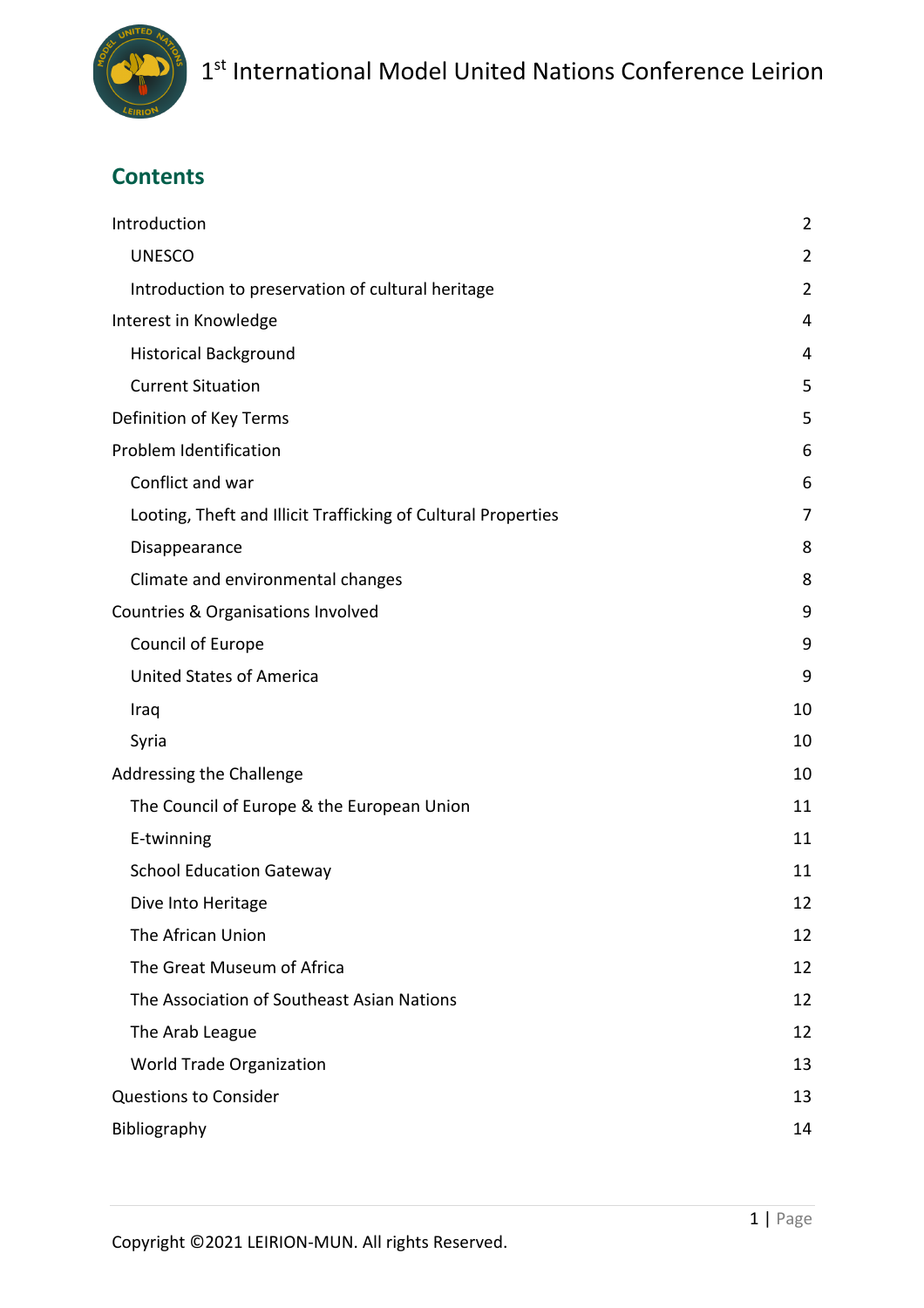

### **Introduction**

#### **UNESCO**

The United Nations Educational, Scientific and Cultural Organization, also known as UNESCO, was established on November 16, 1945 in London. It's constitution was signed by 37 countries and aimed to promote international cooperation on educational, scientific and cultural fields. At first, the organization emphasized on rebuilding schools, libraries, museums and different kinds of means that preserved European cultural heritage which were destroyed during World War II. Ever since, UNESCO has created campaigns to help member states eliminate poverty and illiteracy, protect cultural monuments around the world and aims to build peace through worldwide collaboration in education, sciences and culture.

UNESCO is the only United Nations organization that aims to cover all aspects of education. It provides "*global and regional leadership in education, strengthens education systems worldwide and responds to contemporary global challenges through education with gender equality an underlying principle"1 .* It helps countries contact policy reviews in order to improve their educational systems. These reviews are customized for each country's needs, they usually relate to curriculum development, school principals and evaluations of teachers and students and promote dialogue, collaboration and peer learning. One of UNESCO's latest contributions are programs that will help with the achievement of the Sustainable Development Goals that are part of the 2030 Agenda, as well as strategic contribution to the COVID-19 crisis, with awareness raising campaigns and all sorts of support needed that will help deal with this global health issue.

#### **Introduction to preservation of cultural heritage**

Cultural Heritage is a very significant part of each nation because it shapes the unique identity that it has and projects to the world. The term Cultural Heritage refers to old buildings, monuments, landmarks that have historical value, as well as documents, paintings, sculptures, coins of previous centuries that have formed a country's culture. As a result, every nation ought to preserve its heritage so as to benefit future generations. In order to help nations preserve and maintain their inheritance "*the United Nations Educational, Scientific and Cultural Organization (UNESCO) seeks to encourage the identification, protection and preservation of cultural and natural heritage around the world considered to be of outstanding value to humanity. This is embodied in an international treaty called the* 

<sup>1</sup> https://en.unesco.org/themes/education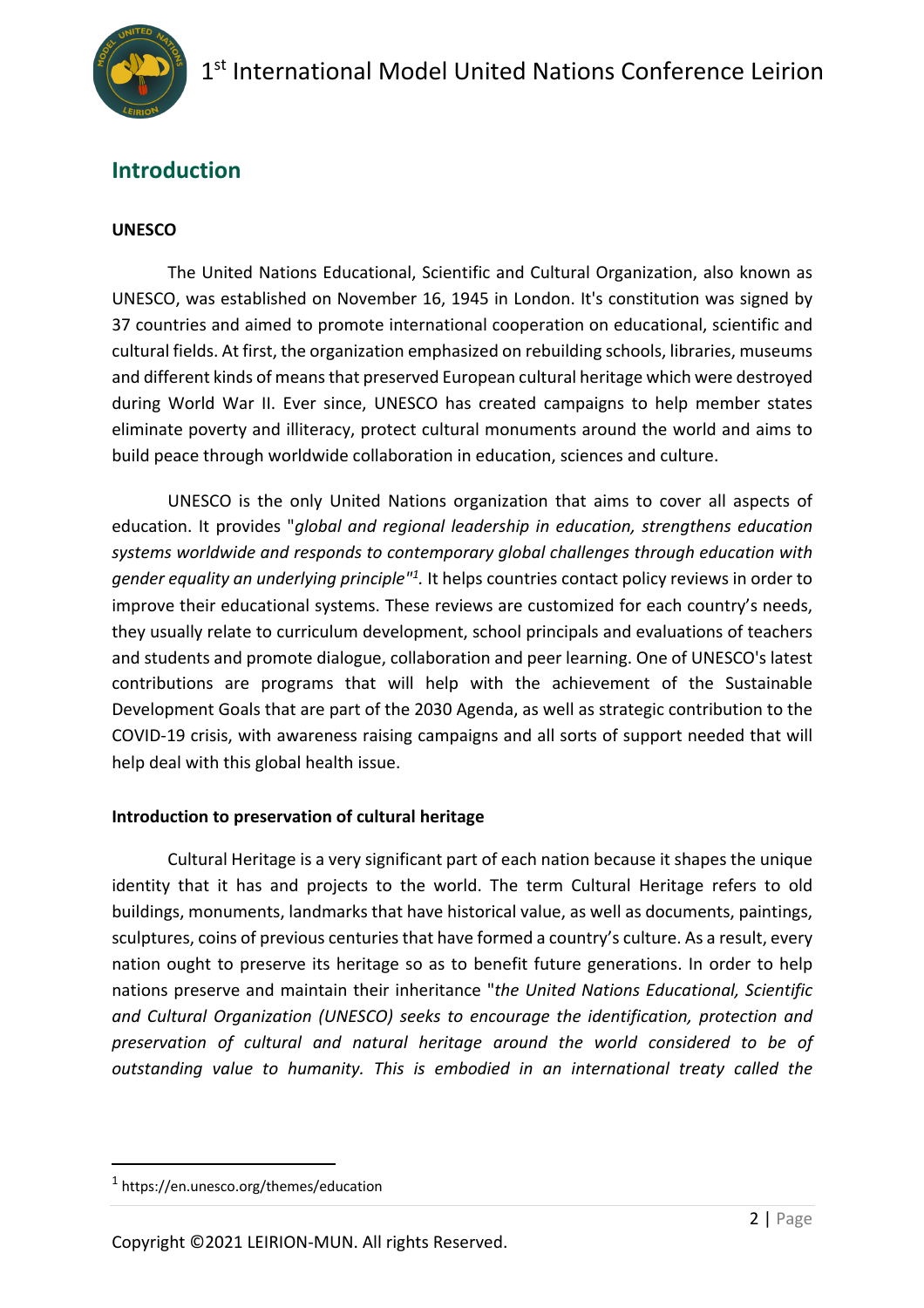

*Convention concerning the Protection of the World Cultural and Natural Heritage, adopted by UNESCO in 1972." 2*

According to the Convention, Cultural Heritage consists of three categories:

a) monuments: "*architectural works, works of monumental sculpture and painting, elements or structures of an archaeological nature, inscriptions, cave dwellings and combinations of features, which are of outstanding universal value from the point of view of history, art or science;"*

b) groups of buildings: "*groups of separate or connected buildings which, because of their architecture, their homogeneity or their place in the landscape, are of outstanding universal value from the point of view of history, art or science;"*

c) sites: "*works of man or the combined works of nature and man, and areas including archaeological sites which are of outstanding universal value from the historical, aesthetic, ethnological or anthropological point of view."3*

#### a. All conventions on cultural heritage:

- 1. The Paris Convention 1954
- 2. The Hague Convention 1954

3. The Paris Convention 1970; The Convention on the Means of Prohibiting and Preventing the Illicit Import, Export and Transfer of Ownership of Cultural property

- 4. The World Heritage Convention 1972
- 5. The Granada Convention 1985
- 6. The Valletta Convention 1992
- 7. The Unidroit Convention 1995 (Rome)
- 8. The Florence Convention 2000
- 9. The Convention on the Protection of the Underwater Cultural Heritage 2001
- 10. The Convention for the Safeguarding of the Intangible Cultural Heritage 2003<sup>4</sup>
- 11. The New European Agenda for Culture 2018

<sup>2</sup> http://whc.unesco.org/en/about/

<sup>3</sup>http://whc.unesco.org/?cid=175

<sup>4</sup> https://historicengland.org.uk/advice/hpg/coventionstreatiesandcharters/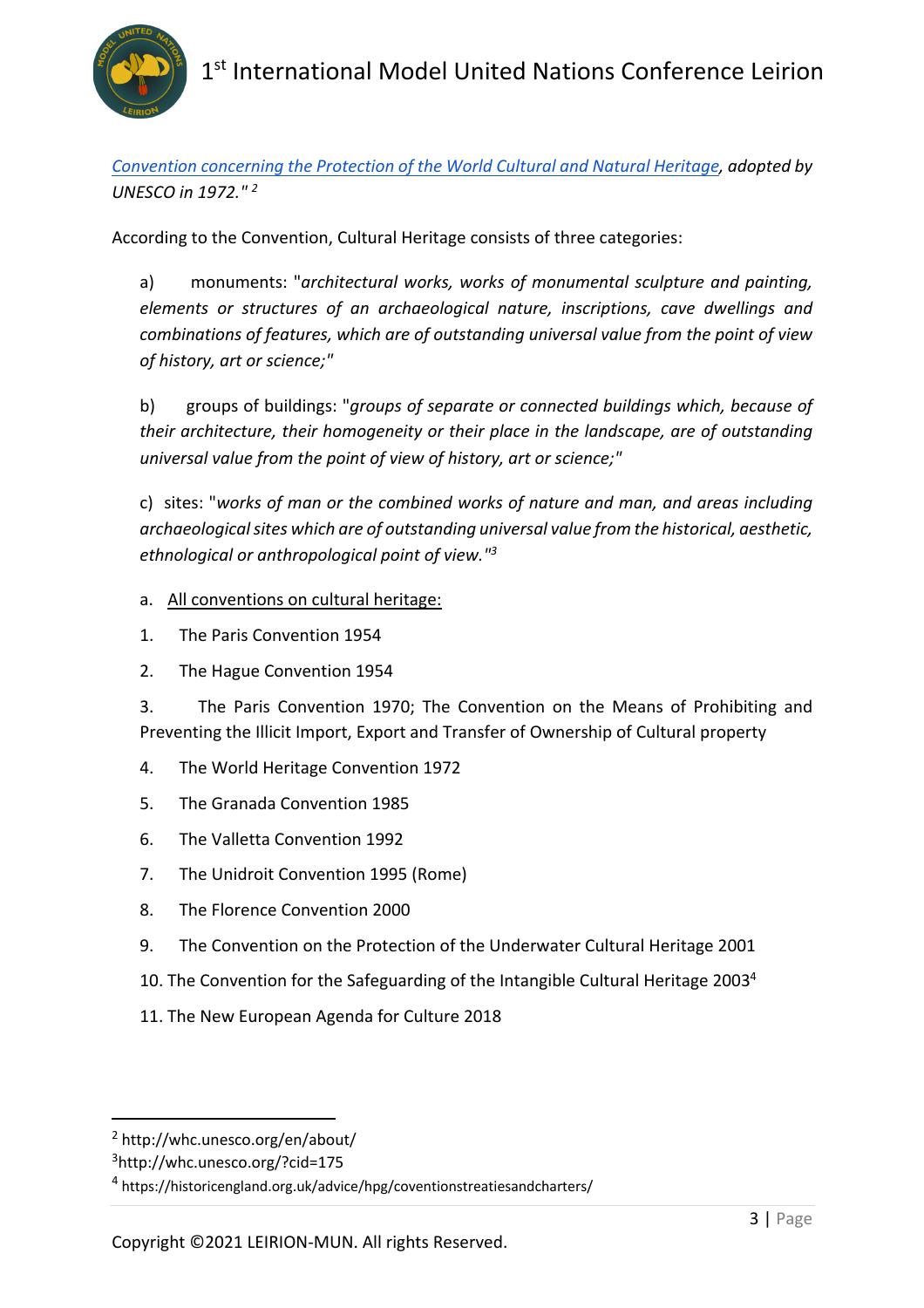

### **Interest in Knowledge**

#### **Historical Background**

The preservation of cultural heritage has been an issue of international importance for a long time and today, it is one of the primary concerns for UNESCO. The protection of cultural heritage is claimed to have begun when Austria's ruler at the time, Maria Theresa, decided on regulations and the demands of the Congress of Vienna (1814 or 1815) to ensure that works of art are not removed from their place of origin during the War. This continued until the end of the 19th century when in 1874 (in Brussels), a draft international agreement on the laws and customs of war was agreed on. An international peace conference was held th 25 years later, in 1899, in the Netherlands pioneered by Tsar Nicholas II of Russia, and this conference aimed at revising the declaration (which was never ratified) and adopting a convention. The Hague Conventions of 1899 and 1907 significantly advanced international law and laid down the principle of the immunity of cultural property. In 1954, UNESCO initiated signing of the Hague Convention for the Protection of Cultural Property in the Event of Armed Forces. The Convention was adopted at The Hague (Netherlands) in 1954 after the destruction of many artifacts of cultural heritage during the Second World War. It is the first international treaty with a world-wide vocation focusing exclusively on the protection of cultural heritage in the event of armed conflict.

The United Nations Educational, Scientific and Cultural Organization has a vision to ensure that each child and citizen is accessible to quality education and through which they would be able to live as global citizens who are tolerant and free of hate. UNESCO promotes cultural heritage in many ways, of which education can be considered as the paramount, and this helps to strengthen ties between nations. UNESCO protects and raises awareness about cultural heritage around the world through the 1972 World Heritage Convention which explains in detail the components of cultural heritage. It states that cultural heritage comprises monuments, groups of buildings or sites that hold outstanding universal value. Aside from that, there is also natural heritage which includes naturally occurring formations. And a mixed site combines the aspects of both cultural and natural heritage. As this explains tangible cultural heritage, the Convention for the Safeguarding of the Intangible Cultural Heritage (2003) also recognises the intangible aspect of cultural heritage as practices, representations, and expressions of groups or a society. Thus, heritage provides societies with tangible and intangible manifestations of history and contributes to fields like archaeology, architecture, science and technology.

Furthermore, The New Urban Agenda (2016) identified cultural heritage as a key driver for sustainable development, social participation and inclusion. Hence, it is essential to realize the importance of heritage and its protection.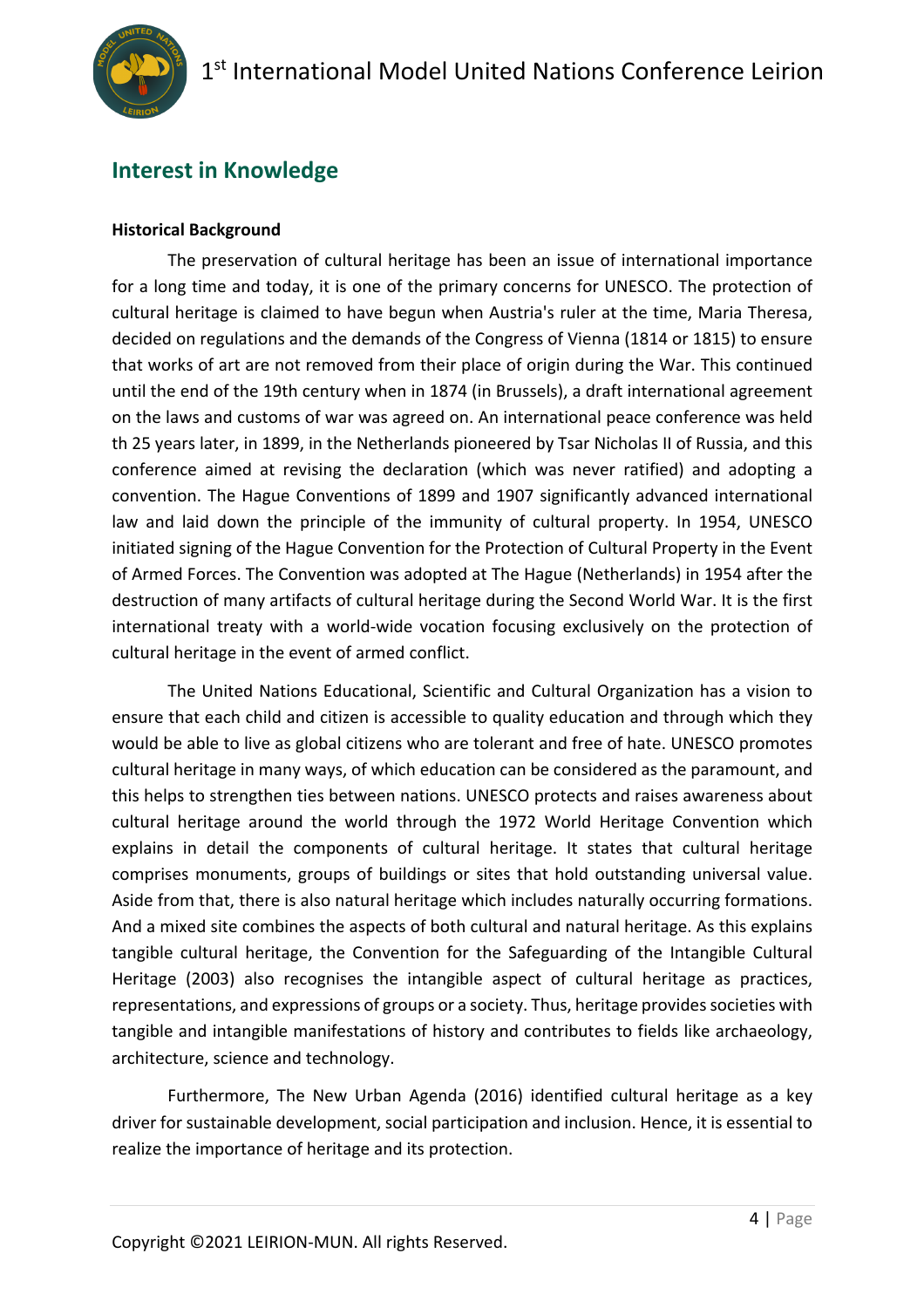

#### **Current Situation**

There are currently 1153 properties listed by the World Heritage List (WHL) as World Heritage sites inscribed by 167 state parties. Of these sites, 896 are cultural heritage sites, ranging across the globe from Afghanistan to Zimbabwe. However, due to several factors many of these heritage sites have been damaged and destroyed with disregard to their cultural, historical, and socioeconomic significance. From the above-mentioned 896 cultural sites, the WHL markets 36 of them as in danger from natural disasters, thieving, pollution, unrestrained urbanisation, illegal constructions and predominantly, armed conflicts and wars. A quintessential example of this situation is the state party, Syria. Since the beginning of the Syrian Civil War in March 2011, all six UNESCO WHS, including Palmyra, Bosra and the medieval buildings in the Ancient City of Aleppo have either been damaged and are now in ruins or on the List of World Heritage in Danger. While the tangible heritages suffer these indemnities, intangible heritages also face the risk of disappearance and deterioration in times of violent conflict and other challenges. The major intangible heritages at stake now are languages and indigenous cultures.

### **Definition of Key Terms**

#### **Cultural heritage**

The use of heritage occurs in different areas and takes on significance as a vehicle for political, cultural and entrepreneurial purposes, as well as educational and for emancipation, to name just a few. How to interpret heritage in order to understand its meaning to different groups is, therefore, a very important task.

Cultural heritage is often referred to as "the legacy of possessions either tangible or intangible left to a group or society by the past generations". According to UNESCO, the term embodies several things categorized in two main types;

Tangible cultural heritage:

- movable cultural heritage (paintings, sculptures, coins, manuscripts)
- immovable cultural heritage (monuments, archaeological sites, and so on)
- underwater cultural heritage (shipwrecks, underwater ruins and cities)

Intangible cultural heritage: oral traditions, performing arts, rituals.

#### **Preservation**

The act of keeping something as it is, especially in order to prevent it from decaying or to protect it from being damaged or destroyed.

#### **Preservation of Cultural Heritage**:

The concept of Preservation of Cultural Heritage can be explained as the process of using pioneering, creative and innovative frameworks to protect the world's cultural heritage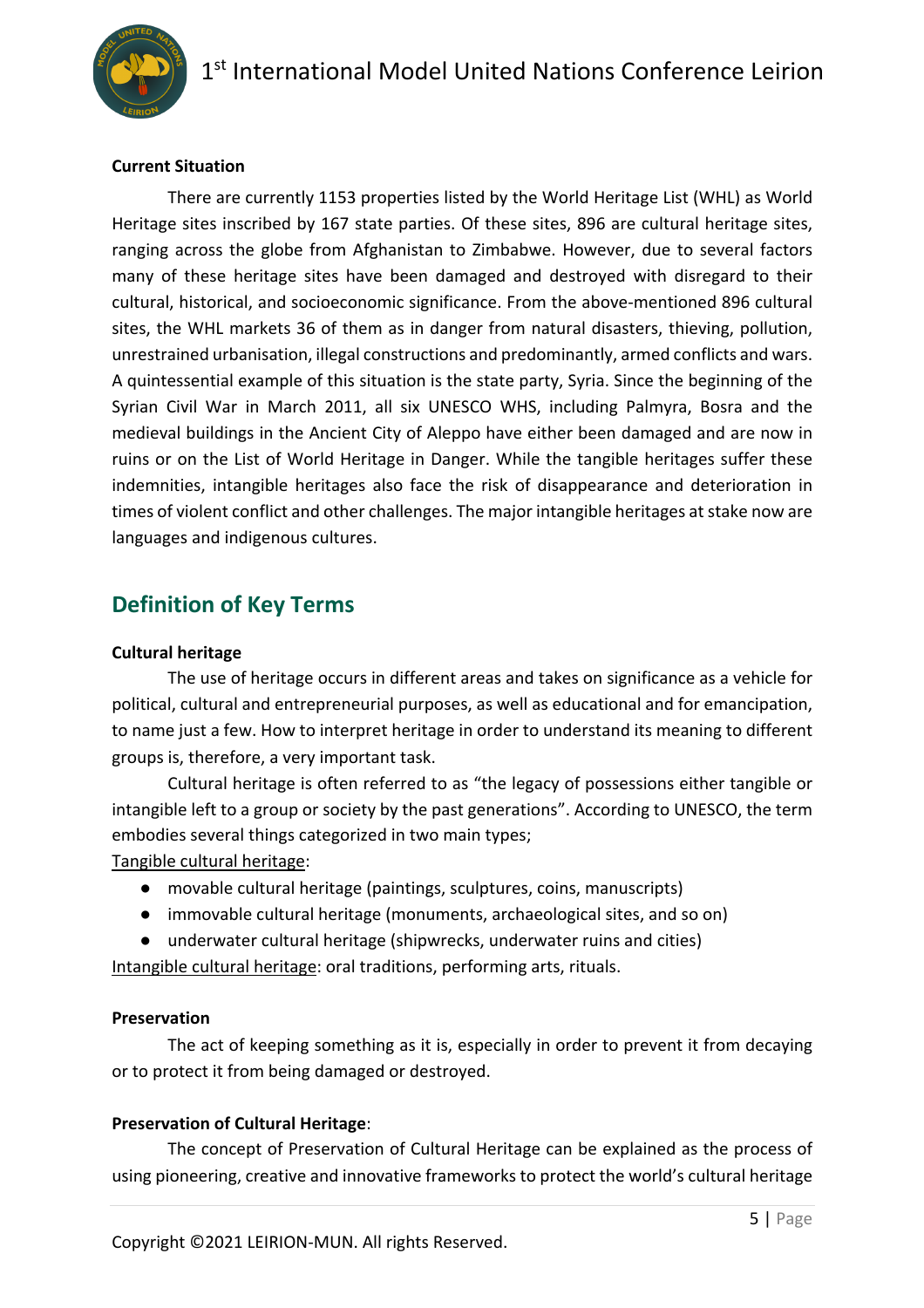

inherited from the past for the future generation. It encompasses several practices which aim at protecting and preserving the legacies handed down by the ancestors of groups, especially in today's world where conflicts are on the rise.

#### **Education**

Education can be explained as the process of teaching or learning, especially in a school or college, or the knowledge that you acquire from them. We would define education as the process of gaining knowledge, which can be done via teaching, training, storytelling and especially visual communication. Visual Communication is the use of visual elements to convey ideas or information and these include the use of signs, illustrations, designs, among others to facilitate learning. It is a nonverbal form of education which can be considered as a powerful strategy for the preservation of cultural heritage.

### **Problem Identification**

There are four fields that are connected with the need of cultural heritage preservation; *"scientific (research and increased knowledge*) *economic (attracts tourists and visitors to the region*) *social (sense of place and cultural identity) political (messages and symbolism)" 5.* Cultural Heritage is the important part that stands out from the past and helps form the future in all aspects. Therefore its preservation is part of the educational system since students rely on the past in order to build the future.

As much as UNESCO's mandate is to protect and preserve the world's heritage and heritage sites, especially cultural heritage sites that take up a majority of the World Heritage List, it is essential to know and understand what exactly is the organization protecting the heritage. There are numerous factors that continue to threaten cultural heritage and these are mainly man-made dangers and environmental circumstances. The main factors identified here include; conflict and war, looting, theft and illicit trafficking of cultural properties, deterioration, and disappearance.

#### **Conflict and war**

Violent conflict is often linked with changing the current social and economic circumstances (recessions or corruption) of a particular area and during wars and conflicts; either political, ethnic or religious, one main agenda of those actively involved is the deliberate destruction of cultural heritage sites. This violence is mainly used by non-state actors, who intentionally target the local people and their cultural sites and properties in hopes of bringing attention to their objectives and to victimize groups based on their cultural and ethnic identity. The destruction of cultural landmarks are attempts to rewrite history by

<sup>5</sup> http://www.diva-portal.org/smash/get/diva2:1224014/FULLTEXT01.pdf (p.12)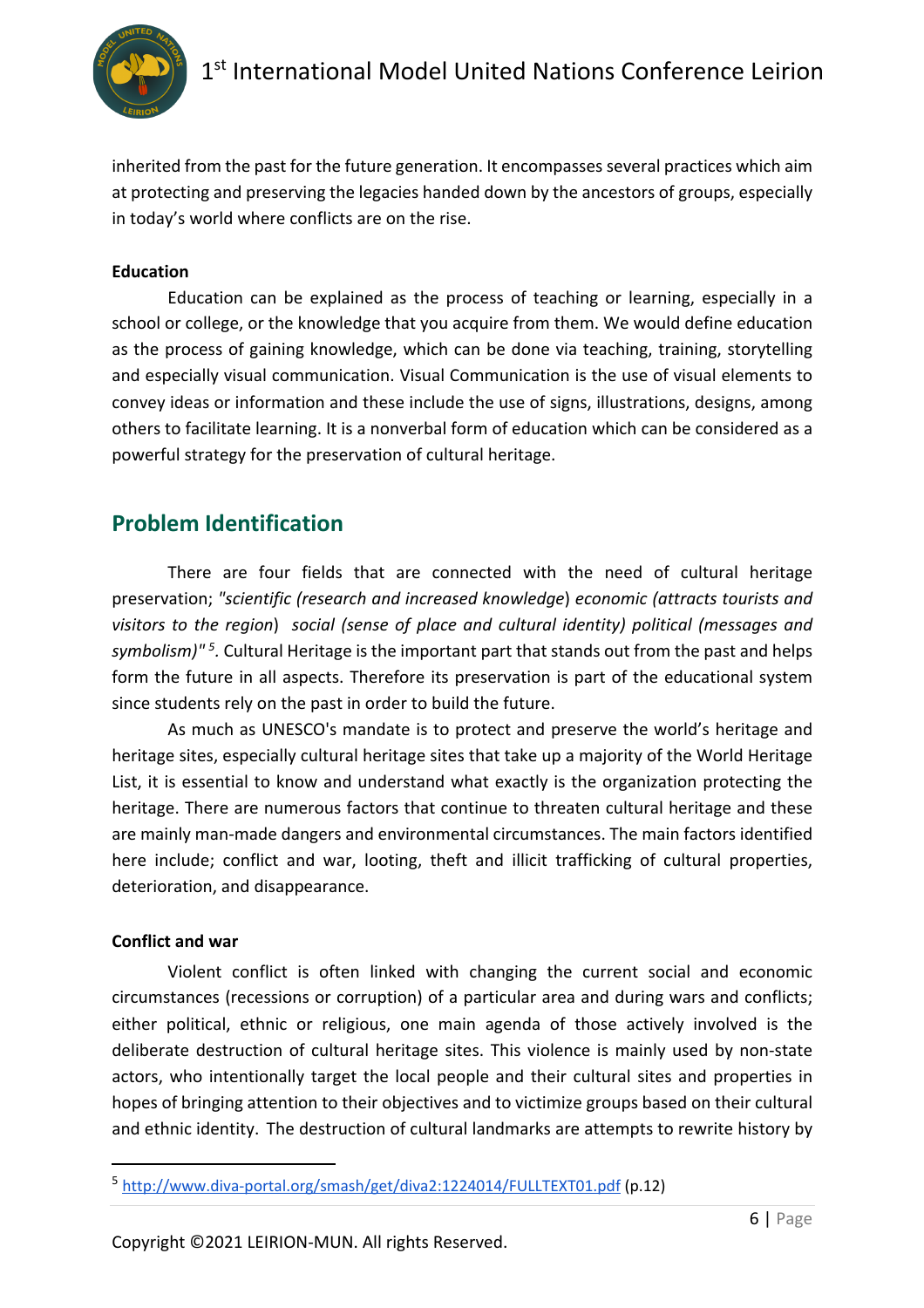

erasing places of memory. Seeing as conflicts continue to rise and more sites are lost to deliberate destruction, this is an issue that needs to be tackled.

Syria continues to be a vivid example of the threats which destroy cultural heritage sites, especially violent conflict. In recent times, non-state actors have managed to eliminate every site which is of cultural importance to the Syrian people. Daesh, the main agent in the deliberate destruction and looting of cultural sites and properties, has been targeting cultural heritage in Iraq and Syria. The destruction is often in the form of "smashing artifacts in archaeological museums, iconoclastic breaking and bulldozing of archaeological sites, dynamiting of shrines, tombs, and other sites of local communities," etc. It has been postulated that these destructions have multiple effects: "from humiliating the local communities to broadcasting a radical ideology of religious fanaticism in order to recruit new transnational militants, all the way to defying the common values attached to cultural heritage." UNESCO's Committee for the Protection of Cultural Property in the Event of Armed Conflict condemned the "repeated and deliberate attacks against cultural property, in particular in the Syrian Arab Republic and the Republic of Iraq".

It is prohibited specifically in international humanitarian law, conspicuously in the 1954 Hague Convention on the Protection of Cultural Property in the Event of Armed Conflict and its protocols, to intentionally target cultural and religious sites that are not military objectives, have no military function, and make no contribution to military action. In 2016, Ahmad al Faqi al Mahdi, a member of Ansar Dine, an extremist group associated with al-Qaeda in the Islamic Maghreb, was sentenced to nine years imprisonment and given a significant fine by the International Criminal Court for the deliberate destruction of cultural heritage in Timbuktu, Mali.<sup>6</sup>

#### **Looting, Theft and Illicit Trafficking of Cultural Properties**

One of the most offending activities which threaten cultural heritage is the looting, theft and illicit trafficking of cultural properties. Believed to be of intrinsic value, cultural heritage has been legally commissioned, displayed, bought and sold, and yet it has been and is still being stolen, looted, and trafficked illicitly for financial gain.

 These are serious crimes because not only do they deprive people of knowledge about their history and cultures and eventually ruin social cohesion but the illicit financial gains which are obtained from these criminal activities are used to fuel organized crimes such as terrorism and violence.

 Resolution 2234 (2018) of the Council of Europe states that illegal trafficking of cultural heritage has always been transnational and it feeds into a black market that trades in

<sup>6</sup> https://www.icc-cpi.int/mali/al-mahdi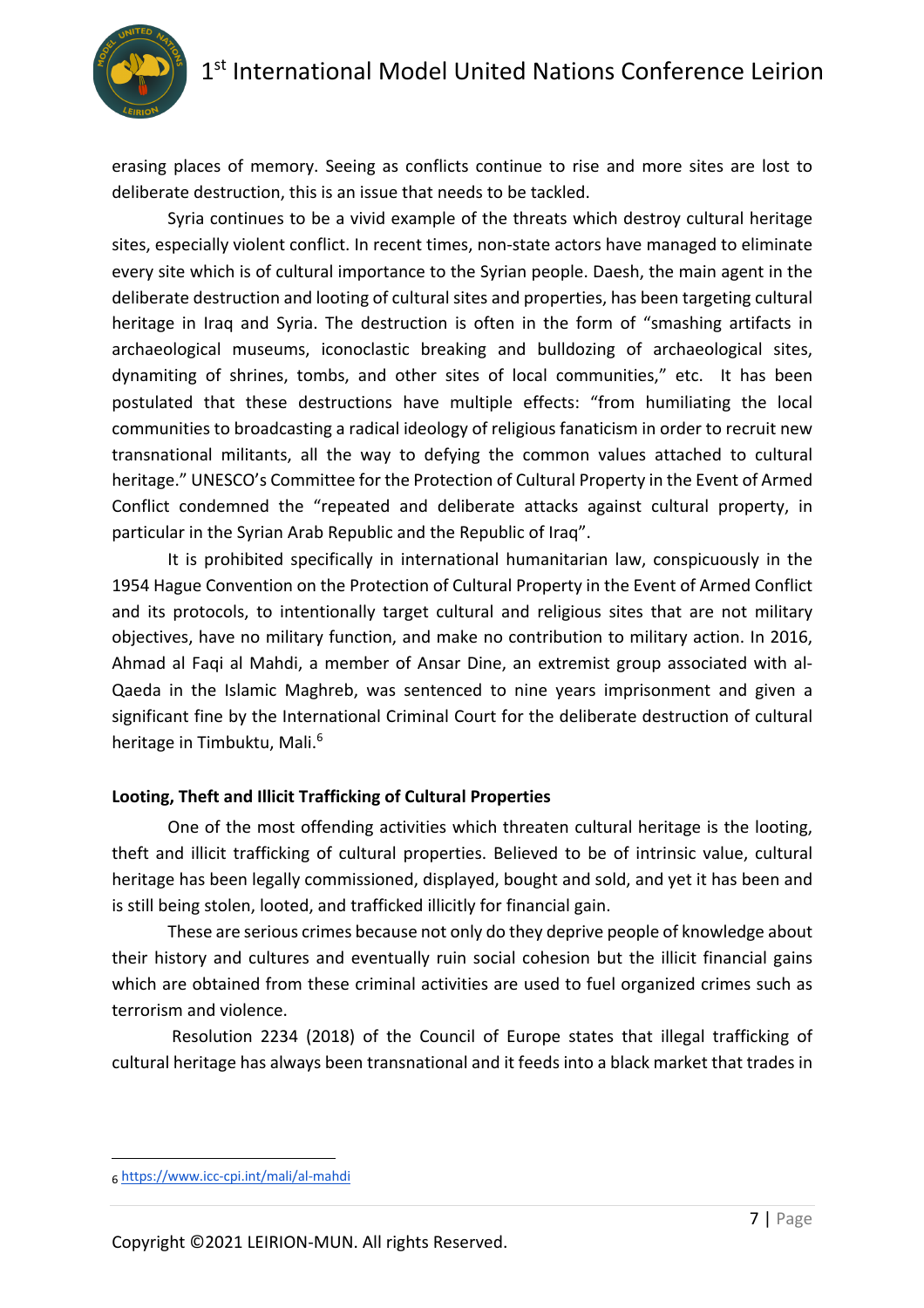

antiquities, art and artefacts. Notable in Iraq and Syria, Daesh has been profiting from pillaging the valuable archaeological sites and cultural products in these regions.<sup>7</sup>

The UNESCO 1970 Convention on the Means of Prohibiting and Preventing the Illicit Import, Export and Transfer of Ownership of Cultural Property is an international treaty which was signed to face the illegal trade of cultural items, got signed on 14 November 1970, however started its effect on 24 April 1972. This Convention recommends the enforcement of the protection of cultural property in three main objectives with each being preventive measures, restitution provisions, and international cooperation. The first, known as preventive measures, states that the members signed to the treaty are obliged to enforce the security and safety of cultural property, such as taking inventory, exportation certifications, monitoring of trade, and imposition of penal sanctions. The second, which touches on restitution provisions, asks that each sovereign state is to assist one another in the case of recuperation of stolen cultural property. The third, international cooperation, attempts to strengthen international ties between signatories and to provide assistance and cooperation with one another.

#### **Disappearance**

While it is easy to grasp the extent to which tangible sites are under stress, it is also important to realize that intangible cultural heritage sites are also very much at risk of deterioration or disappearance. According to UNESCO, the importance of intangible cultural heritage is not the cultural manifestation itself but "rather the wealth of knowledge and skills that is transmitted through it from one generation to the next." Intangible cultural heritage is threatened with extinction by the upcoming introduction of contemporary products such as technology. The need to promote, protect and strengthen cultural expressions and practices of communities, groups and individuals from around the world is an area that also requires greater attention.

#### **Climate and environmental changes**

Cultural heritage and properties are being lost at a distressing rate and this not only as a result of human activities but also due to climate and environmental changes. Without a doubt cultural heritage, sites and properties need safeguarding for the future generations however unexpected natural hazards such as hurricanes, active volcanoes, coupled with the increased and frequent extremities in the weather which come as a consequence in the everchanging climate conditions have become an added challenge in the sustainable management, preservation and protection of said heritage. In a country such as Greece, the

<sup>7</sup> https://assembly.coe.int/nw/xml/XRef/Xref-XML2HTML-en.asp?fileid=25019&lang=e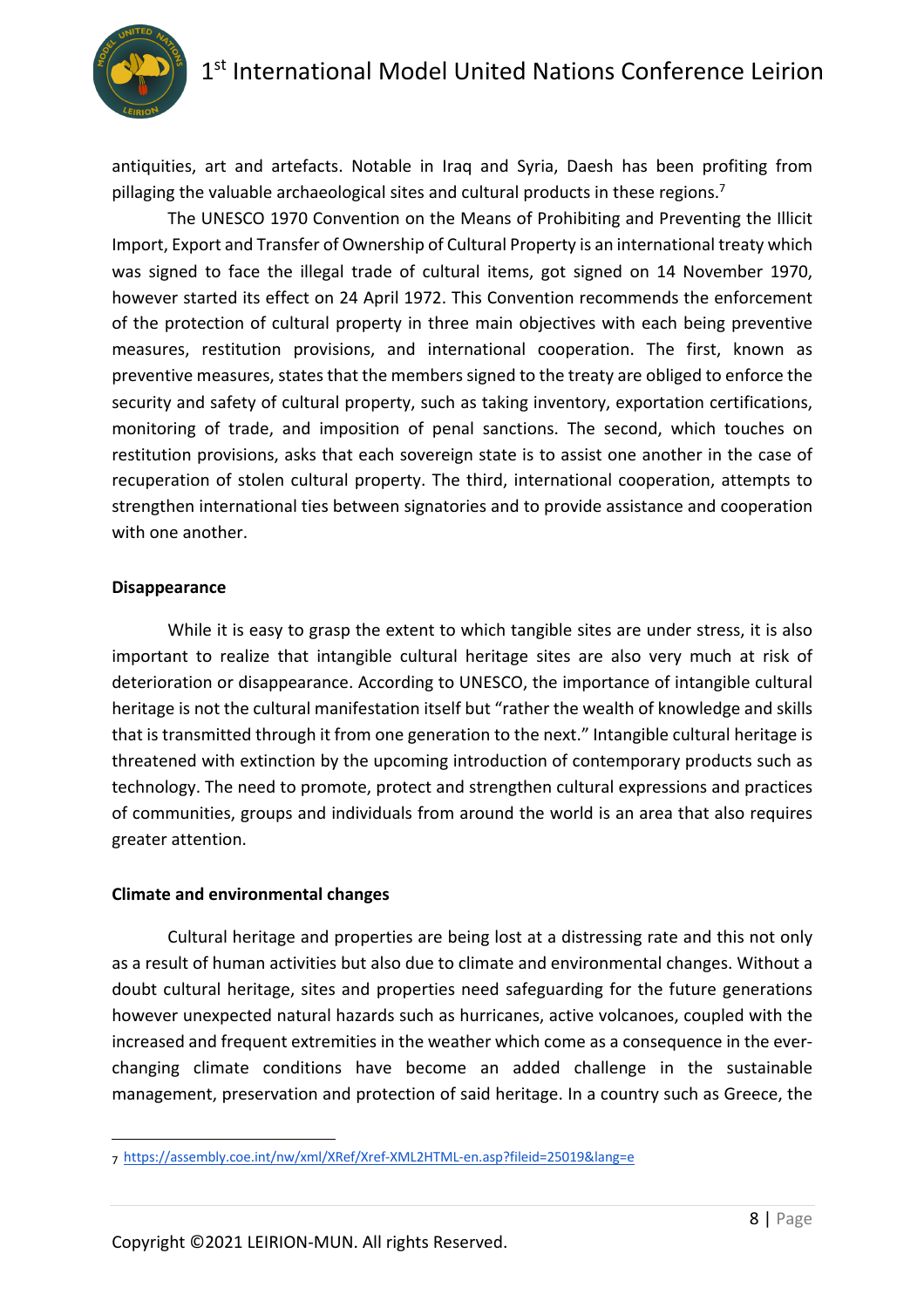

Acropolis - which is one of the most-visited sites in the world and a UNESCO World Heritage Site- is suffering from the impacts of climate change as air pollution and acid rain continue to erode the walls of this ancient city. There is a need for strategies which would provide adaptation measures for this issue.

## **Countries & Organisations Involved**

#### **Council of Europe**

The Council of Europe (CoE), and its 47 member states<sup>8</sup> held a Convention in 1985 for the *Protection of the Architectural Heritage of Europe<sup>9</sup>, which was revised in 1992 in the* Valletta Convention<sup>10</sup>. In 2001, CoE established the Convention for the protection of *Audiovisual Heritage11* and since then it has been adopting actions that are in favor of cultural heritage preservation. Most of the outstanding sites that need protection are located in Europe, that's why their preservation is a priority of the European Union and the Council of Europe.

#### **United States of America**

The United States of America, is one of the six observer states of the Council of Europe and has also signed in 1983, into the *Cultural Property Implementation Act (CPIA)<sup>12</sup>*, which is the implementation of UNESCO's 1970 Convention based on American policy and culture. The US has withdrawn two times from UNESCO. More specifically, the US was a member state from 4/11/1946 until 31/12/1984. This first withdrawal was a decision president R. Reagan made, because there seemed to be *"an ideological tilt toward the Soviet Union at the height of the Cold War" 13.* From 1/10/2003 until 21/12/2018 The US was again an UNESCO's member state but withdrew due to "anti-Israel bias". Thus, the US has taken initiatives in order to preserve its cultural heritage such as, The Antiquities Act of 1906, which allowed the penalization of anyone who destroyed monuments or generally public land that is owned by the federal government; "*The National Environmental Policy Act of 1969 (42 U.S.C. § 4321- 70a) requires the government to use "all practicable means and measures" to preserve important historical and cultural sites"14* and the Bureau of Educational and Cultural Affairs

<sup>8</sup> https://www.coe.int/en/web/about-us/our-member-states

<sup>9</sup> https://rm.coe.int/168007a085

<sup>10</sup> https://rm.coe.int/168007bd25

<sup>11</sup> https://rm.coe.int/168008155f

<sup>12</sup> https://eca.state.gov/files/bureau/97-446.pdf

<sup>13</sup>https://www.sandiegouniontribune.com/opinion/the-conversation/sd-what-is-unesco-why-is-us-

withdrawing-from-it-20171012-htmlstory.html

<sup>14</sup> https://smarthistory.org/cultural-heritage-risk-united-states/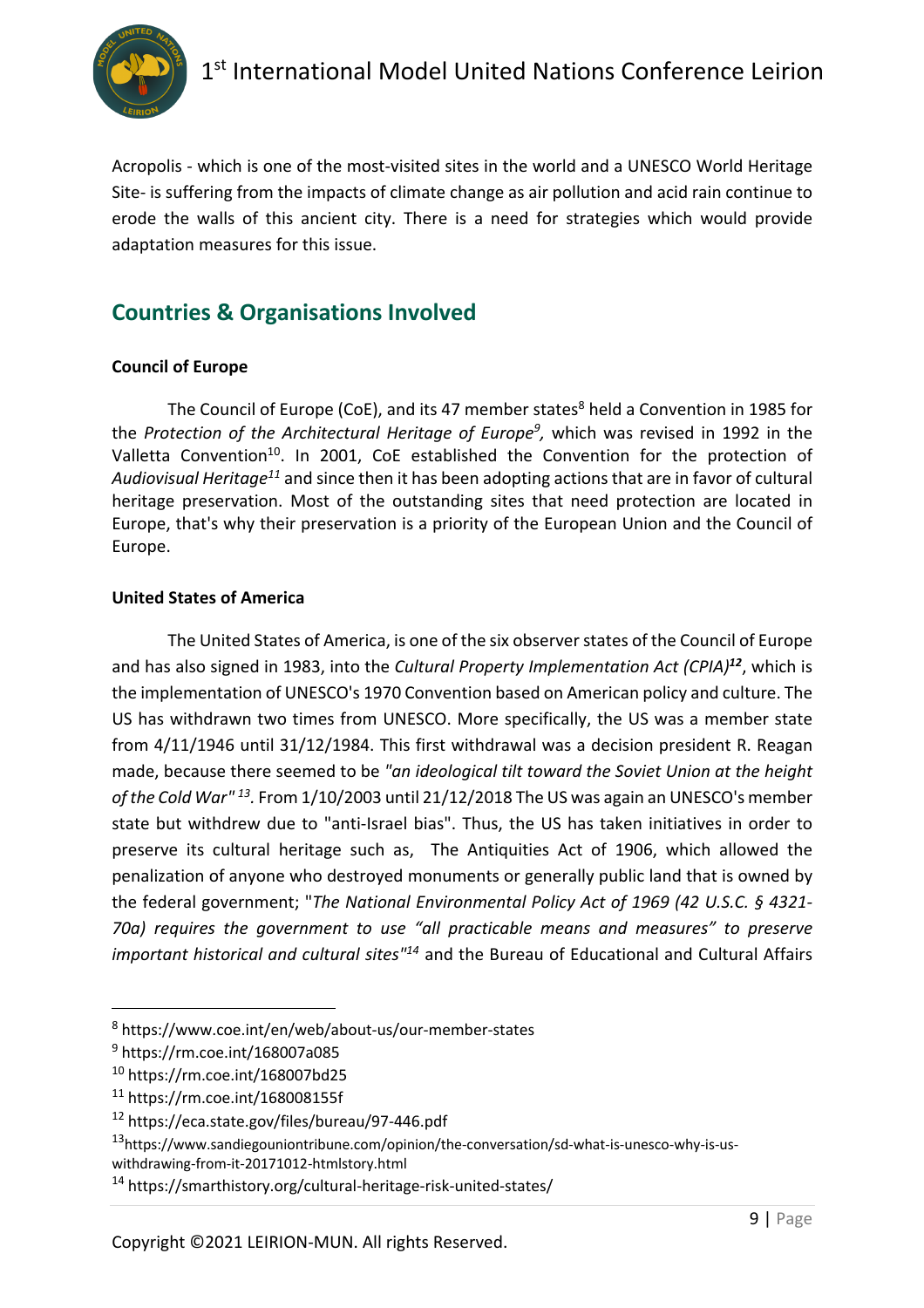

which aims to build peaceful relationships between US citizens and citizens of other countries through educational programs.

#### **Iraq**

Since the Islamic State in Iraq and Syria (ISIS) has taken over a part of Iraq with 4.000 cultural sites, UNESCO and other initiatives such as The International Council of Museums have been trying to save Iraq's heritage from lootings and illegal removals. Despite the efforts of organizations and foreign governments, the unstable political situation of the country is helping the illicit trafficking and looting of Iraqi cultural heritage.

#### **Syria**

Syria has to deal with a similar situation with the one in Iraq. Since 2011, the on-going conflict in the country has threatened not only the monuments that are part of UNESCO's World Heritage List, but generally all kinds of Syrian heritage. UNESCO has been trying through national and international initiatives to protect the Syrian culture from illicit trafficking, looting and severe damages.

UNESCO's Member States List: https://en.unesco.org/countries/s?page=2

### **Addressing the Challenge**

In present-day 2021, although UNESCO is doing its very best to handle the present situation, several non-profits have shown interest and have also taken it upon themselves to work towards the preservation of languages, monuments, and cultural heritage. Here are some of the main organizations leading the charge:

**Cultural Survival** has developed numerous programs that work towards maintaining cultural diversity and cultural preservation. They associate themselves primarily with indigenous peoples around the world, most of whom are in the Americas and Asia. Some of these programs include indigenous-run community radio programs and advocating for governing bodies and global groups like the UN to help raise awareness about the need to protect our cultural heritage. They also amplify grassroots movements' efforts by spreading the word about petitions, awareness campaigns, and human rights preservations.

**The Linguistic Society of America** is committed to Endangered Languages and Their Preservation (CELP). It is a key non-profit working to document and study at-risk languages in America. By working with indigenous groups and universities, CELP is helping to preserve languages while being respectful to the principles of cultural preservation.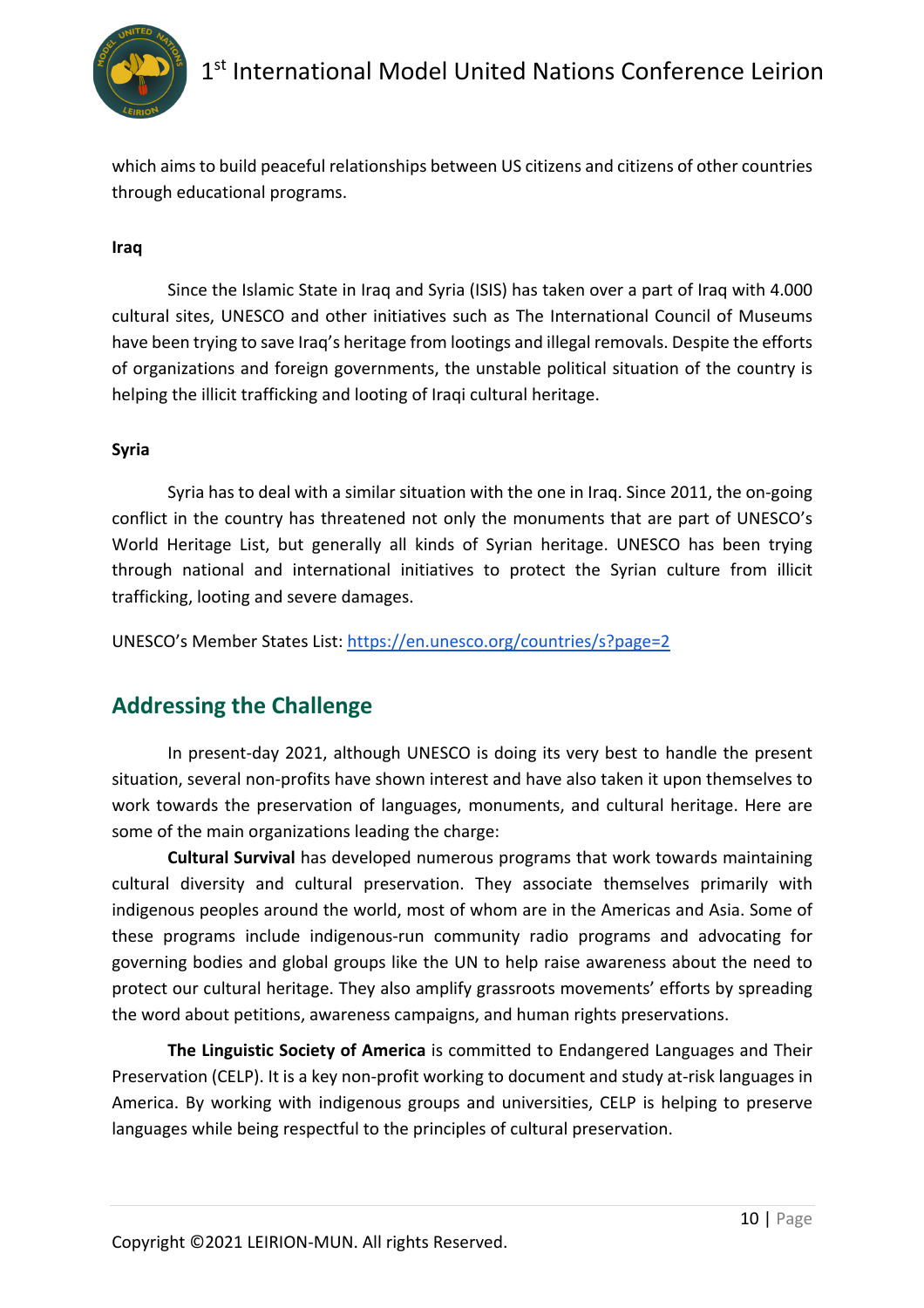

**The Global Heritage Fund** is slightly different from the aforementioned non-profits. The group aims to achieve cultural preservation through historical monument reparation, restoration, and maintenance.

Aside from the above Non-Governmental Organizations, other organizations both regional and international have taken up the mandate to ensure the progress in protecting cultural heritage mainly through education;

#### **The Council of Europe & the European Union**

The European Commission raises awareness about Europe's cultural heritage through education and also maximises the impact of the Erasmus programme. This is in support of the fact that 88% of European citizens are of the view that Europe's cultural heritage must be taught in schools because it ensures that children would become knowledgeable about their history and myriad cultures. The Commission explains the basic idea of heritage education as a platform for people to engage in experiences and learn new concepts and skills. Through this engagement, learners would gain knowledge and intellectual skills and have a broader range of competences on issues such as the maintenance and protection of cultural heritage. Several initiatives and resources have been laid down to facilitate the teaching and learning of cultural heritage in schools. This not only addresses the European Union through education but also with the help of the New European Agenda for Culture adopted by the European Commission in 2018, which supports cultural cooperation and promotion and focuses on three important aspects of the challenge: the social, the economic and the external. This new agenda supports cultural research in various fields, builds missions and projects while simultaneously supporting growth and innovation.

#### **E-twinning**

This is the community for schools in Europe. Here, teachers can find an introduction to heritage interpretation along with an e-book, 'Learning from the past, designing our future'. This book includes a variety of ideas and activities of how teachers can introduce cultural heritage in their classes, projects for students to undertake as well as examples associated with cultural heritage from other eTwinning schools that are members of the UNESCO Associated Schools Network. [link]

#### **School Education Gateway**

This is Europe's online platform for school education. This platform helps to promote the inclusion of cultural heritage in education activities in schools across Europe by organizing workshops dedicated to promoting cultural heritage and also through information sharing.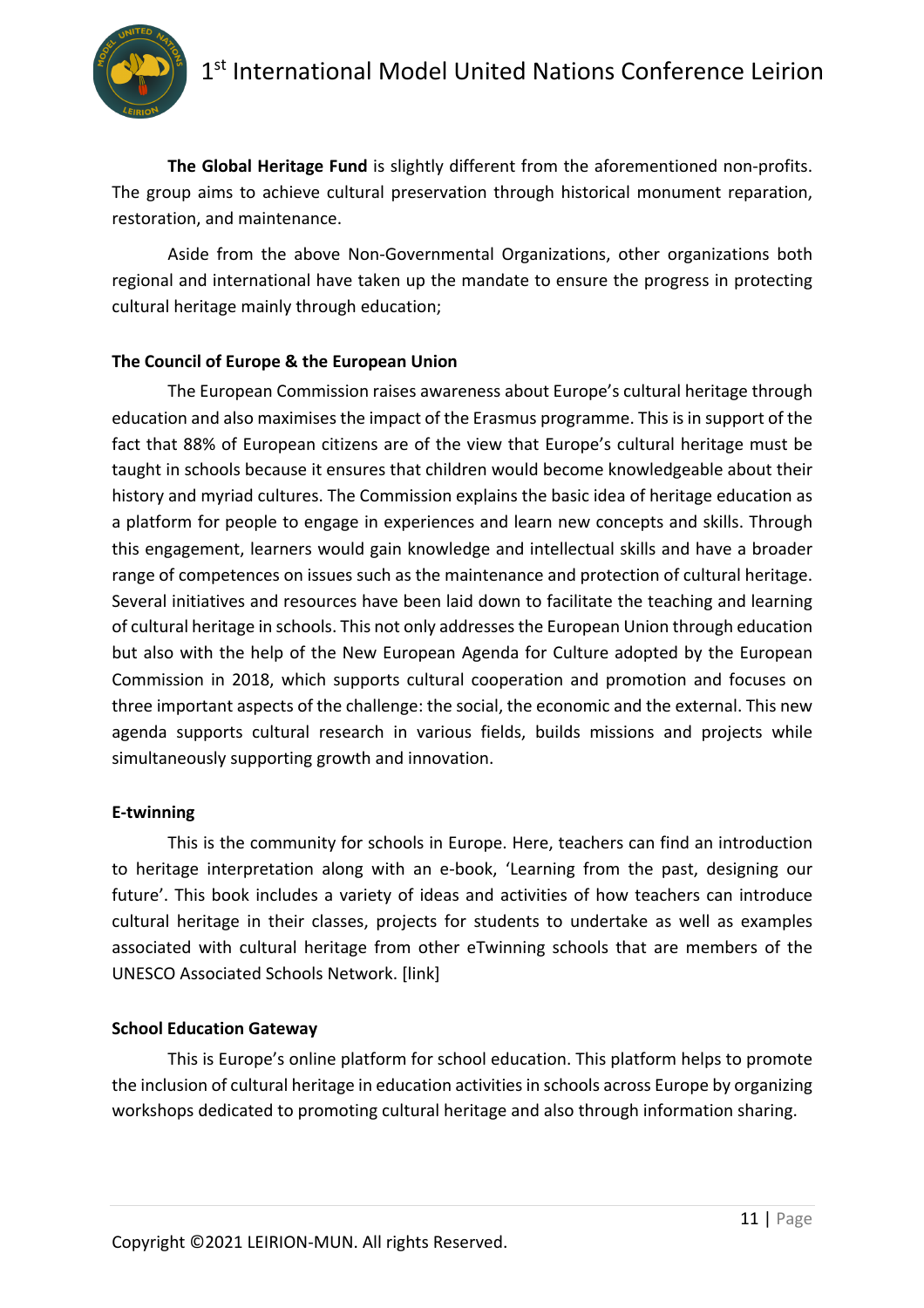

#### **Dive Into Heritage**

This is a project that was developed under the European Year of Cultural Heritage and through this project, volunteers partook in training, trips and other activities where they learned to recognise the richness of culture and to also be responsible for its protection, maintenance and the transfer of cultural heritage to future generations. This particular project was funded by the European Union under the Erasmus+ project.

#### **The African Union**

Over the years, the themes for the AU have bordered on issues including ending conflict (2020) and promoting gender equality (2015, 2016) yet this year's theme focuses on African arts, culture and heritage. The official theme for 2021 is 'Arts, Culture and Heritage: Levers for Building the Africa We Want'. This theme would be the roadmap for the restitution of cultural property and heritage in Africa as well as activities in areas such as African languages, history and oral traditions. The outline of the theme for the year emphasized the role of arts, culture and heritage as agents for the socio-development of the African continent. The AU highlighted that in many countries, the tourism industries have served as educational units because many citizens have become more aware of their own heritage at a time when traveling abroad was restricted due to the pandemic.

#### **The Great Museum of Africa**

This museum is a flagship project that is part of the AU Agenda 2063. With the establishment of the Great Museum of Africa in Algeria, the AU aims at contributing to preserve and showcase the African continent's history and artefacts. With this in mind, the union hopes to educate more people about the various cultures and heritage in the countries across the continent.

#### **The Association of Southeast Asian Nations**

ASEAN adopted a declaration on cultural heritage through which the organization promoted the protection of national treasures and cultural properties. For this reason, Member states of the ASEAN were encouraged to design formal and non-formal learning programmes, traditions and cultural heritage. Member states also endeavoured to set up centres for the documentation and promotion of indigenous knowledge. All of these are in hopes of aiding the protection of cultural heritage through education.

#### **The Arab League**

The Arab League Educational, Cultural and Scientific Organization (ALESCO) is an institution working under the Arab League. One of its projects is the Educational and Cultural Institutions and Their Role in Preserving the Arab Identity. The idea is to develop a training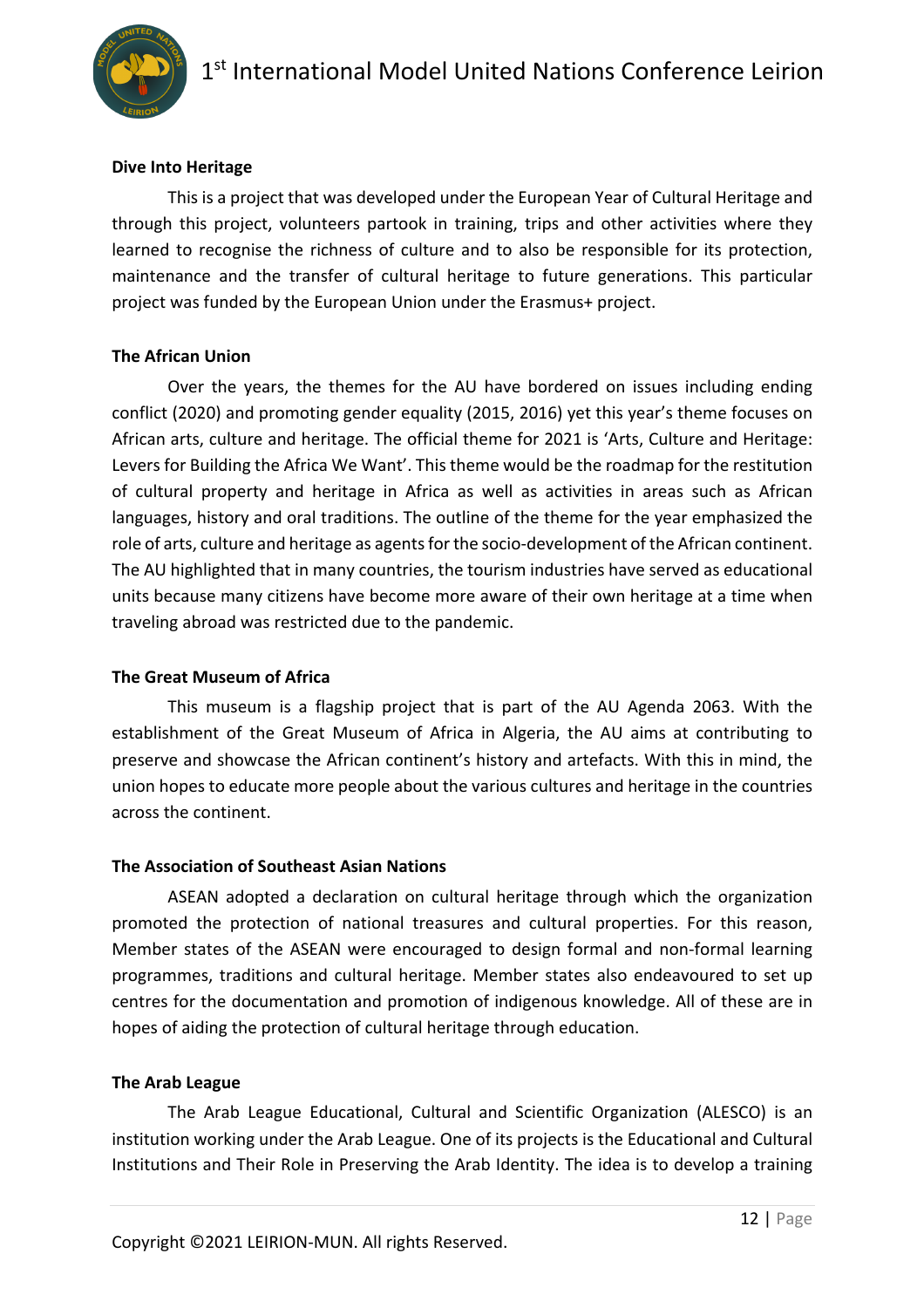# 1<sup>st</sup> International Model United Nations Conference Leirion



package that helps to incorporate the Arab culture and common values into school education, specifically the social studies curricula.

The objectives of this project are to provide resources and practical examples to those who frame school curricula, textbooks and other educational tools to facilitate the aforementioned incorporation of the Arab identity into the educational process and also to improve the quality of educational materials to enable the transmission of common values through education.

#### **World Trade Organization**

The World Trade Organization( WTO) "*operates the global system of trade rules and helps developing countries build their trade capacity"15.* As far as cultural heritage is concerned, the WTO has been helping countries such as Indonesia to protect their intangible cultural heritage from illicit trade markets.

### **Questions to Consider**

- 1. How can education be used as a tool to protect and preserve cultural heritage sites?
- 2. What can UNESCO do in order to protect and preserve cultural heritage in potentially violent conflict and post-conflict areas?
- 3. What are the key factors we need to keep in mind when it comes to preserving cultural heritage?
- 4. How can looting and theft be stopped in order to prevent the destruction of cultural heritage?
- 5. What are some historical mistakes we ought to keep from repeating themselves and how?

<sup>15</sup> https://www.wto.org/english/thewto\_e/whatis\_e/who\_we\_are\_e.htm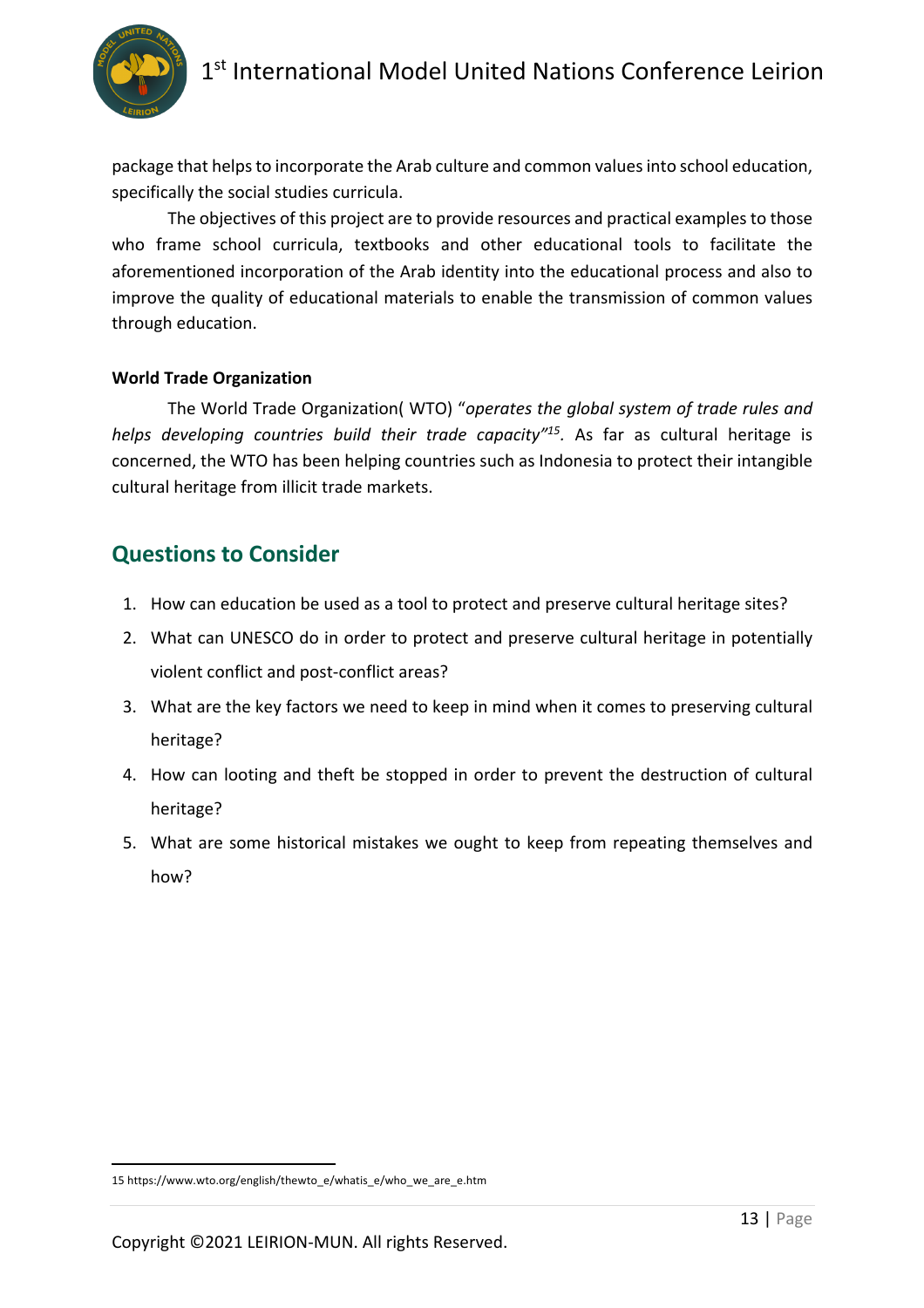

# **Bibliography**

- Centre, UNESCO World Heritage. "Convention Concerning the Protection of the World Cultural and Natural Heritage." UNESCO World Heritage Centre, November 16, 1972. http://whc.unesco.org/?cid=175.
- "Commission Communication a New European Agenda for Culture." Accessed September 28, 2021. https://www.cultureinexternalrelations.eu/cierdata/uploads/2018/06/commission\_communication\_ a new european agenda for culture 2018.pdf.
- Council of Europe. "Our Member States." The Council of Europe in brief. Accessed September 4, 2021. https://www.coe.int/en/web/about-us/our-member-states.
- "Cultural Heritage at Risk: United States." Smarthistory, January 11, 2018. https://smarthistory.org/cultural-heritage-risk-united-states/.
- Everyone), SAFE (Saving Antiquities for, and SAFE (Saving Antiquities for Everyone). "Cultural Heritage at Risk: Iraq." Smarthistory, January 30, 2018. https://smarthistory.org/cultural-heritage-risk-iraq/.
- Gomez, Luis. "What Is UNESCO and Why Is the U.S. AGAIN Withdrawing from It?" Tribune. San Diego Union-Tribune, November 19, 2017. https://www.sandiegouniontribune.com/opinion/the-conversation/sd-what-isunesco-why-is-us-withdrawing-from-it-20171012-htmlstory.html.
- "International Heritage Conventions, Treaties and Charters." Historic England. Accessed September 18, 2021. https://historicengland.org.uk/advice/hpg/coventionstreatiesandcharters/.

"List of World Heritage in Danger." UNESCO, 2021. https://whc.unesco.org/en/danger/

- "New European Agenda for CULTURE 2018." Cultural Relations Platform. Accessed September 28, 2021. https://www.cultureinexternalrelations.eu/2018/06/01/neweuropean-agenda-for-culture/.
- Nilson, Tomas, and Kristina Thorell. "Cultural Heritage Preservation: The Past, the Present and the Future." Halmstad University, 2018.
- "Operational Guidelines for the Implementation of the World Heritage Convention" UNESCO, 2012, pp. 13-14 https://whc.unesco.org/archive/opguide12-en.pdf